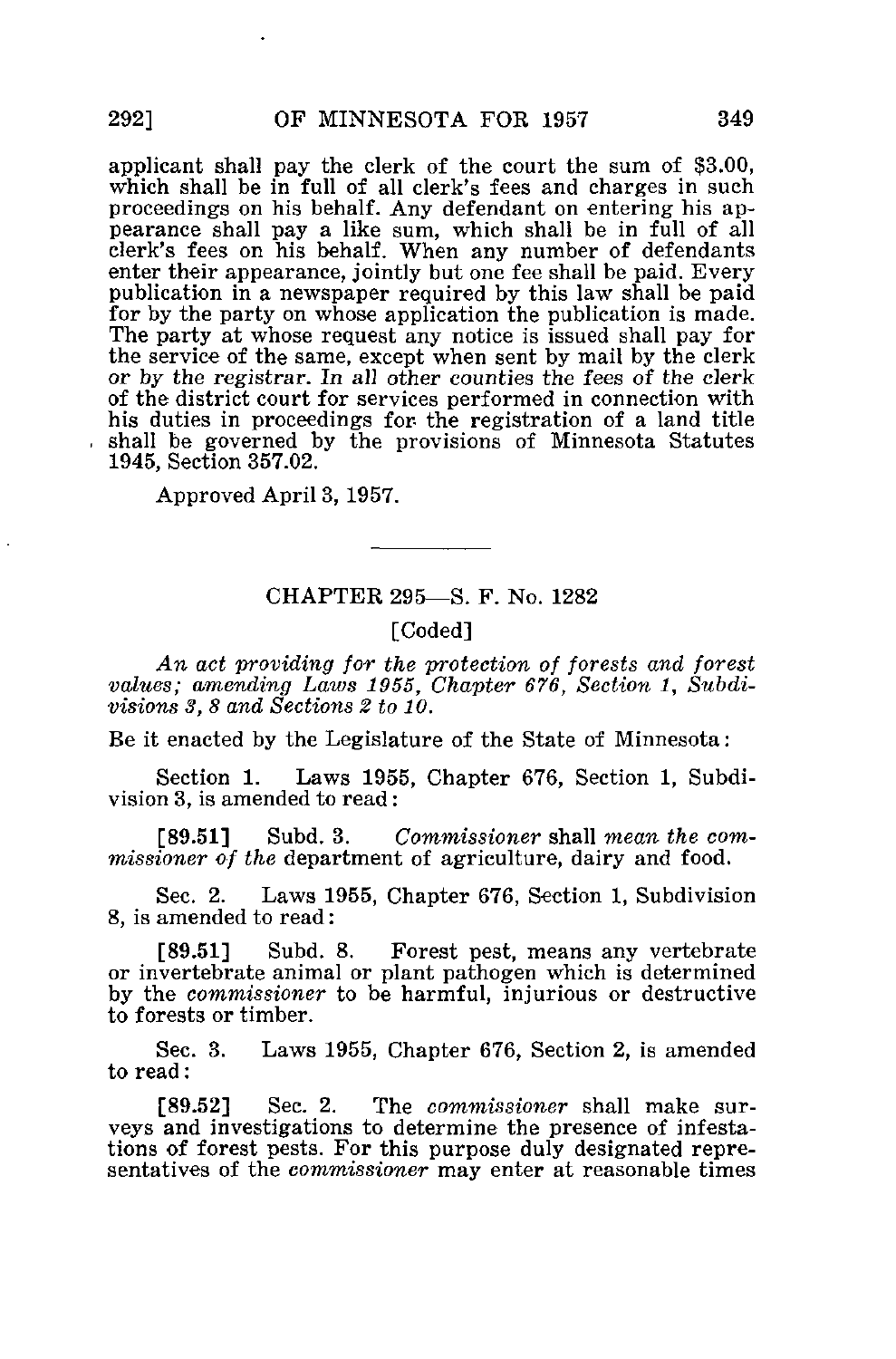on public and private lands for the purpose of conducting such surveys and investigations.

Sec. 4. Laws 1955, Chapter 676, Section 3, is amended to read:

[89.53] Sec. 3. Control of forest pests. Subdivision 1. Whenever the *commissioner* finds that an area in Whenever the commissioner finds that an area in the state is infested or threatened to be infested with forest pests, he shall determine whether measures of control are needed and are available and the area over which the control measures shall be applied. The commissioner shall prescribe a proposed zone of infestation covering the area in which control measures are to be applied and shall publish notice of the proposal once a week, for two successive weeks in a newspaper having a general circulation in each county located in whole or in part in the proposed zone of infestation.

Subd. 2. The notice shall include a description of the boundaries of the proposed zone of infestation and a time and place where owners of forest lands in the zone may show cause orally or in writing why the zone should or should not be established. The *commissioner* shall consider any statements received in determining whether the zone shall be established.

Sec. 5. Laws 1955, Chapter 676, Section.4, is amended to read :

[89.54] Sec. 4. Zones of infestation. Upon the decision by the commissioner that the establishment of a zone is necessary, he shall make a written order establishing said zone, and upon making said order, said zone shall be established. Notice of the establihment of the zone shall thereupon be published in a newspaper having a general circulation in each county located in whole or in part in the proposed zone.

Sec. 6. Laws 1955, Chapter 676, Section 5, is amended to read:

[89.55] Sec. 5. Infestation control. Upon the establishment of the zone of infestation, the commissioner may apply measures of infestation control on public and private forest and other lands within such zone and to any trees, timber, plants or shrubs thereon harboring or which may harbor the forest pests. For this purpose, the duly authorized representatives of the *commissioner* are authorized to enter upon any lands, public or private within such zone. The commissioner may enter into agreements with owners of the lands in the zone covering the control work on their lands, and fixing the pro rata basis on which the cost of such work will be shared between the commissioner and said owner.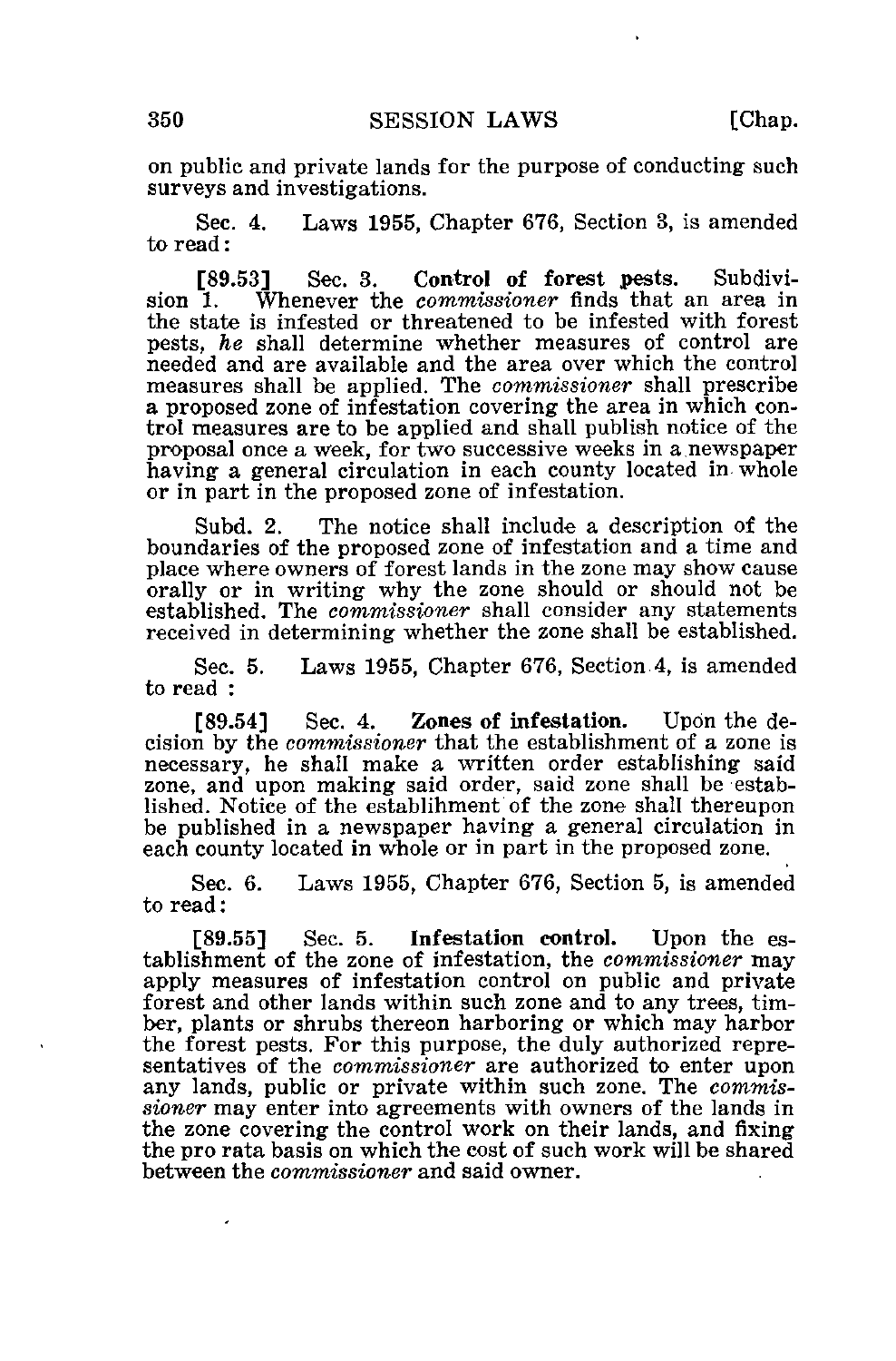Sec. 7. Laws 1955, Chapter 676, Section 6, is amended to read:

[89.56] Sec. 6. Expenses. Subdivision 1. At the end of each fiscal year and upon completion of the infestation control measures in any zone of infestation, the commissioner shall prepare a certified statement of expenses incurred in carrying out such measures, including expenses of owners covered by agreements entered into pursuant to section 5. The statement shall show the amount which the commissioner determines to be its share of the expenses. The share of the com*missioner* may include funds and the value of other contributions made available by the federal government and other cooperators. The balance of such costs shall constitute a charge on an acreage basis as provided herein against the owners of lands in the zone containing trees valuable or potentially valuable for commercial timber purposes and affected or likely to be affected by the forest pests for which control measures were conducted. In fixing the rates at which charges shall be made against each owner, the *commissioner* shall consider the present commercial value of the trees on his land, the present and potential benefits to such owner from the application of the control measures, and the cost of applying such measures to his land, and such other factors as in the discretion of the commissioner will enable him to determine an equitable distribution of the cost to all such owners including the recommendations of the director, division of forestry. No charge shall be made against owners to the extent that they have individually or as members of a cooperative association contributed funds, supplies, or services pursuant to agreement under section 6.

Subd. 2. Notice of said charge and the amount thereof shall be given to the owner by delivery or by depositing the same in the United States mails in an envelope properly addressed to him and bearing sufficient postage. The owner shall have the right to protest such charge to the commissioner within 60 days from the date of such notice. He shall also have the same right to review of such charge as is provided with respect to ad valorem property assessments. Application for such review shall be made within 60 days from the date of action by the commissioner on any protest.

Subd. 3. The unpaid charges assessed under this act and the actions of the *commissioner* on any protests filed pursuant to subdivision 2, shall be reported to the tax levying authority for the county in which the lands for which the charges are assessed are situated and shall be made a public record. Any charges finally determined to be due shall become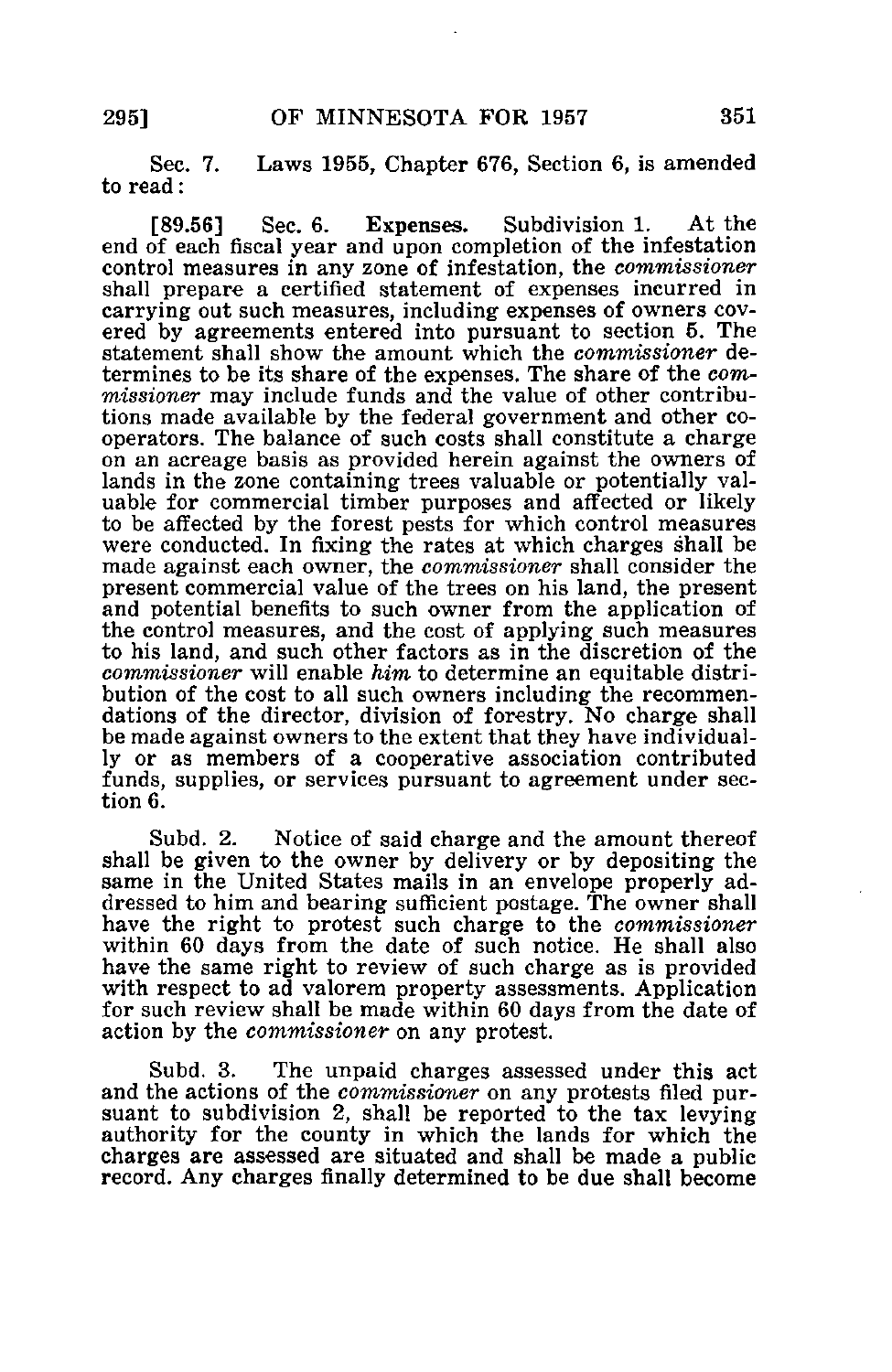a special assessment and shall be payable in the same manner and with the same interest and penalty charges and with the same procedure for collection as apply to ad valorem property taxes. Upon collection of the charges the county treasurer shall forthwith cause the amounts thereof to be paid to the forest pest control fund created by this act. Any unpaid charge or lien against the lands shall not be affected by the sale thereof or by dissolution of the zone of infestation.

Sec. 8. Laws 1955, Chapter 676, Section 7, is amended to read:

[89.57] Sec. 7. Dissolution of zone infestation. Whenever the commissioner shall determine that forest pest control work within an established zone of infestation is no longer necessary or feasible, the *commissioner* shall dissolve the zone.

Sec. 9. Laws 1955, Chapter 676, Section 8, is amended to read:

[89.58] Sec. 8. Forest pest control fund. All moneys collected under the provisions of this act together with such moneys as may be appropriated by the legislature or allocated by the legislative advisory committee for the purposes of this act, and such moneys as may be contributed or paid by the federal government, or any other public or private agency, organization or individual, shall be deposited in the state treasury, to the credit of the forest pest control fund, which fund is hereby created, and any moneys therein are appropriated to the commissioner for use in carrying out the purposes of this act.

Sec. 10. Laws 1955, Chapter 676, Section 9, is amended to read:

[89.59] Sec. 9. Cooperation. The commissioner may cooperate with the United States or agencies thereof, other agencies of the state, county or municipal governments, agencies of neighboring states or other public or private organizations or individuals and may accept such funds, equipment, supplies or services from cooperators and others as it may provide in agreements with the United States or its agencies for matching of federal funds as required under laws of the United States relating to forest pests.

Sec. 11. Laws 1955, Chapter 676, Section 10, is amended to read:

[89.60] Sec. 10. Duties. The *commissioner* is authorized to employ personnel in accordance with the laws of this state, to procure necessary equipment, supplies and serv